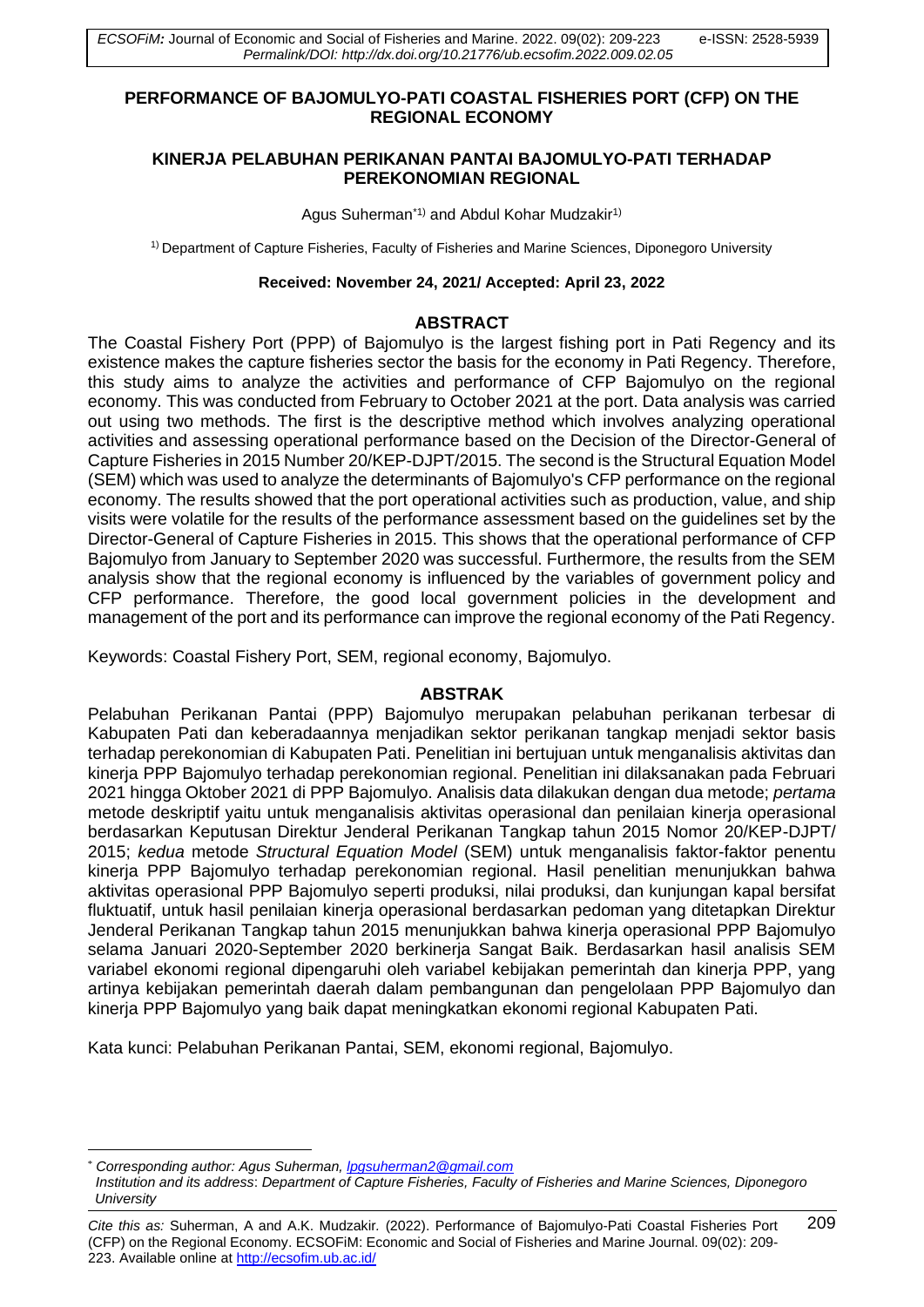## **INTRODUCTION**

Pati Regency has a large potential of marine and fishery resources which has become the basic development capital that is used as the foundation of community expectations and new sources of growth. It is also used to realize the goals and objectives of the development of the marine and fisheries sector. Pati Regency occupies the third highest position as a capture fisheries production area in Central Java after Tegal City and Rembang Regency. In 2020 marine capture fisheries production in Pati Regency reached 95,081 tons or 19.6% of the total production in Central Java. Based on data from the Central Statistics Agency for Pati Regency (2021), the percentage of the agricultural, forestry, and fishery sectors in their contribution to the Gross Regional Domestic Product of Pati Regency at Current Prices by Business Field reached 24.53%, or the second largest after the manufacturing industry sector. This shows that the fisheries sector is a vital sector for the economic structure in Pati Regency.

Fishing ports are very important infrastructures for fishing vessels to unload the caught fish for distribution to the market. Therefore, since they support the success of the national fisheries development, they require need good management and facilities. Fishing ports are not only limited to providing facilities, but also serve as optimal services to fishermen. They also provide positive impact on regional development which in turn increases the income of the community, specifically fishermen (Suherman, 2007; Suherman and Dault, 2009; Suherman et al., 2020).

An example is the Coastal Fishery Port (CFP) Bajomulyo which has made the fishery sector the basis for the economy in Pati Regency..However, it needs proper management due to its vital role and high level of port activity. Based on Law Number 45 of 2009 concerning Fisheries, fishing ports have both government and business functions which have a multiple impact on regional economic development in the form of increasing added value, efficiency, capture fisheries business productivity, employment, and the defense of the territory of the Unitary State of the Republic of Indonesia (NKRI).

Several studies related to fishing port performance have been carried out previously, among others by Suherman (2020a, 2020b, 2020c, 2020d). The study conducted by Nurhalimah et al., (2017) showed that there are differences in the socio-economic conditions of the community around the port in terms of employment, income, security, transportation and infrastructure. However, the difference is a change of state in a positive direction. This includes more job opportunities, increase in the income of the surrounding communities, improved security due to the cooperation between the surrounding community and the management of the Fishery Port, and the presence of transportation facilities such as road conditions, signs, and safety and street lights.

Silviana and Limi (2020) also conducted the study relating to the Kendari Ocean Fishery Port having an impact on the socio-economic conditions of fishermen on the level of education and health. Furthermore, it increases the income level of fishermen's families, providing job and business opportunities in industries located around that region through trading and other informal activities. Based on previous studies, the area of measuring fishing port performance with the Structural Equation Model (SEM) approach to the regional economy has not been carried out. In order to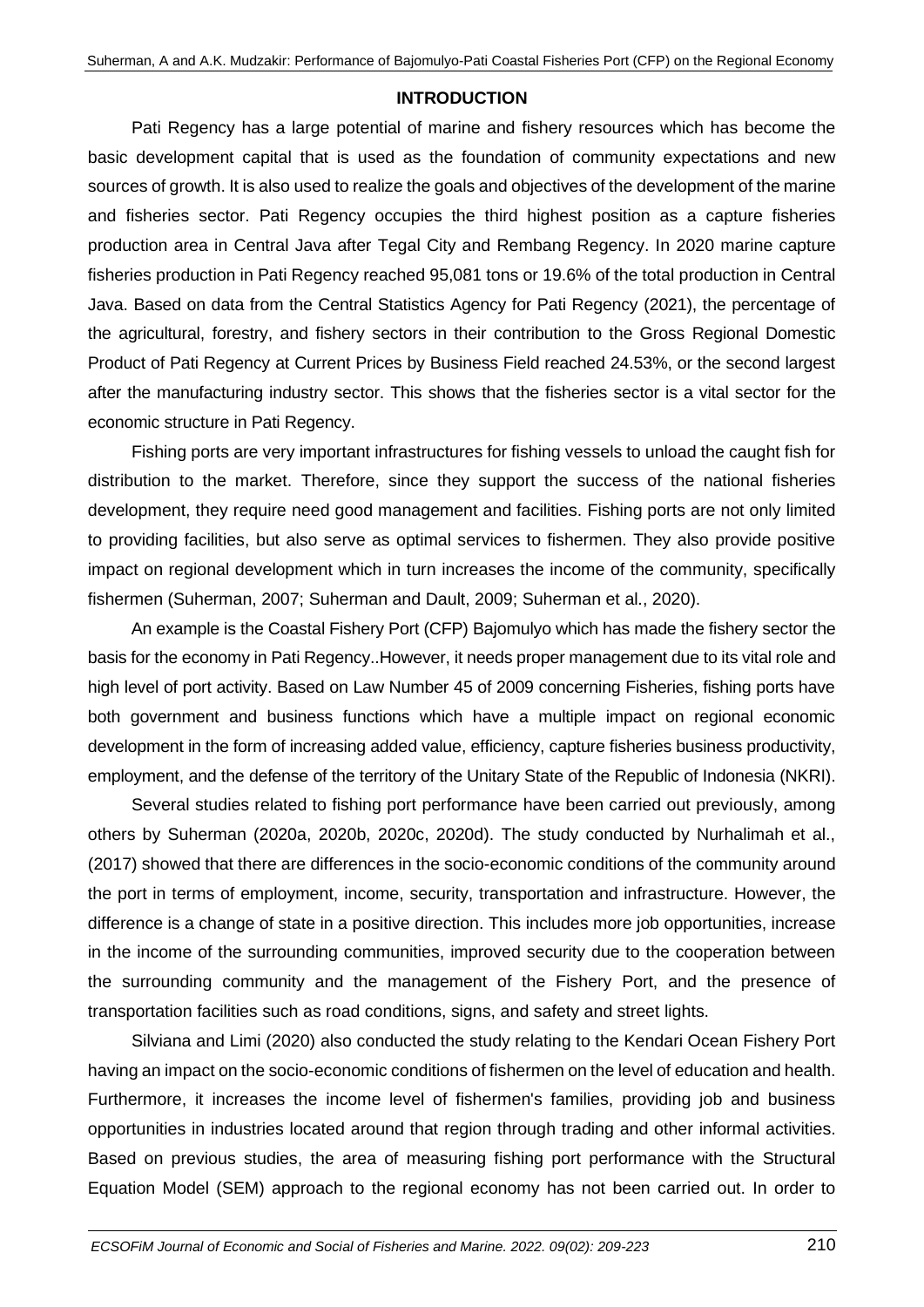optimize the function of the CFP Bajomulyo, it is necessary to have a performance analysis of the regional economy. This can be used as an input in the formulation of policies and also help the government in increasing the performance of the port. Therefore, the purpose of this study is to analyze the activities and performance of CFP Bajomulyo on the regional economy.

## **RESEARCH METHODS**

## **Research Time and Location**

This research was conducted at CFP Bajomulyo which is geographically located at coordinates 111°8'30"E and 6°42'30"LS and also in the administrative area of Pati Regency. The research was conducted in February 2021 to October 2021.

## **Research Data**

In this study, the respondents was fishermen, marketers, processors and partners, as well as CFP Bajomulyo employees. The primary data collection was assisted by using a list of questionnaires which include the perception of respondents regarding variable of internal, external, CFP services, CFP performances, and regional economic, while the SEM analysis was performed using a sample of at least five times the number of parameter variables to be analyzed (Ferdinand 2014). Also, the samples used was 138 respondents includes fishermen, marketers, processors and partners, as well as CFP Bajomulyo employees and it was in accordance with the Maximum Likehood Estimation Method (MLE) regarding the minimum sample proposed ranging from 100 to 200 respondents.

## **Research Data Analysis**

Data analysis was carried out using two methods. First, the descriptive method which is used to determine the performance of CFP Bajumulyo. Secondly, the SEM method which used to determine the determinants that affect the regional economy and are simultaneously influenced by variables such as internal, external, service and performance of CFP, and Government Policy. The descriptive method, consisting of operational activity data such as fishing vessel visits, production data and value, as well as logistics distribution and operational performance assessment, was used to analyze the performance of the port based on the Decree of the Director General of Capture Fisheries 2015 Number 20/KEP-DJPT/2015. In this regulation, there are 27 criteria for evaluating the performance of fishing ports, in this study 19 criteria were taken which were adjusted to the actual situation. The performance of the fishing port is said to be poor if the cumulative score (NK) is 0-45, moderate if NK 46-65, good if NK 66-85, very good if NK 86-100.

The SEM method was used to analyze the determinants of port's performance on the regional economy. It was also used to analyze and interpret data that has been adapted to the model developed using the AMOS 2.2 program. Ghozali (2014) states that factor analysis and simultaneous equation modeling are separate statistical models. SEM as a data analysis and hypothesis testing tool was selected because it allows complex simultaneous tests to be connected in a relationship (Ferdinand, 2006; Deng et al., 2013; Gonçalves and Assumpção, 2016; Munim et al. 2018; Sharapiyeva et al. al.,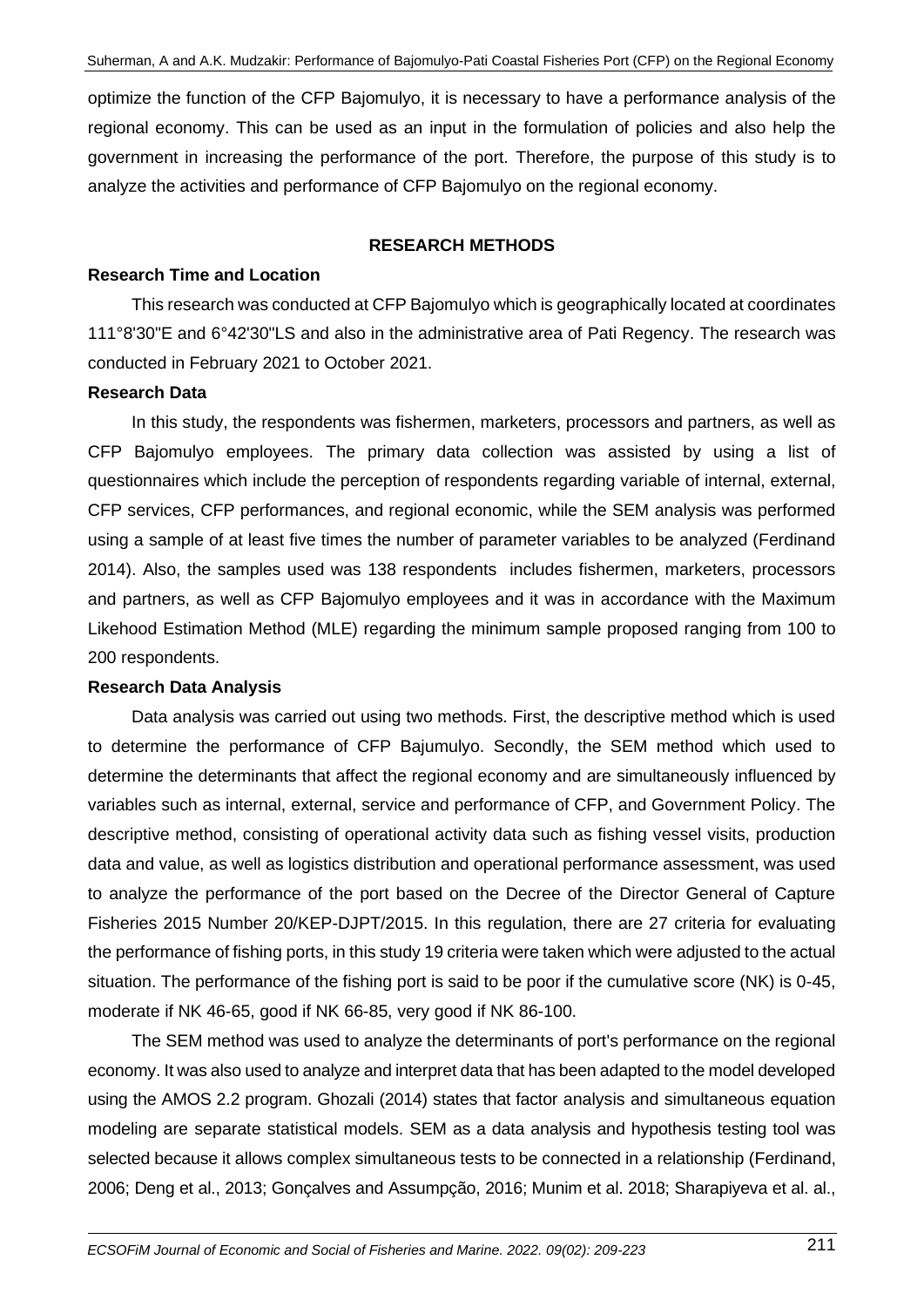2019; Roring et al., 2020; Suherman et al., 2020a). The stages of the data analysis process include development of a theory-based model, draw up path diagrams, compiling structural equations, select the type of input matrix and estimate the proposed model, assess the identification of structural models, assessing goodness-of-fit criteria, interpretation and modification of the model.

## **Hypothesis Test**

The proposed hypothesis (Table 1) was tested on the basis of the results from data processing analysis. In general, hypothesis testing is performed by analyzing both the critical ratio (CR) and probability values (P) as a result of processing the regression weights data compared to the required statistical limits. The hypothesis is presented in the table below based on the causal relationship in the model that has been made (Figure 1).



Source: Research Results (2021) **Figure 1. Path Diagram Model**

|  |  |  | Table 1. Research Hypothesis |
|--|--|--|------------------------------|
|--|--|--|------------------------------|

| No              | <b>Hypothesis</b>                                                                  |
|-----------------|------------------------------------------------------------------------------------|
| H1              | Internal has a positive and significant effect on CFP Services                     |
| H2              | Internal has a positive and significant effect on CFP Performance                  |
| H3              | External has a positive and significant effect on CFP Services                     |
| H4              | External has a positive and significant impact on Government Policy                |
| H5              | External has a positive and significant effect on CFP Performance                  |
| H6              | CFP services have a positive and significant impact on CFP performance             |
| H7              | Government policies have a positive and significant impact CFP Internal            |
| H8              | Government policies have a positive and significant impact on CFP performance      |
| H9              | Government policies have a positive and significant impact on the Regional Economy |
| H <sub>10</sub> | CFP performance has a positive and significant impact on the Regional Economy      |

Source: Research Results (2021)

There are 6 factors that affect the port, namely internal, external and services of CFP Bajomulyo, government policies, and regional economies. In order to test whether there is an effect between the six factors, an explanation of the definition of each variable needs to be performed, as presented in the Table 2.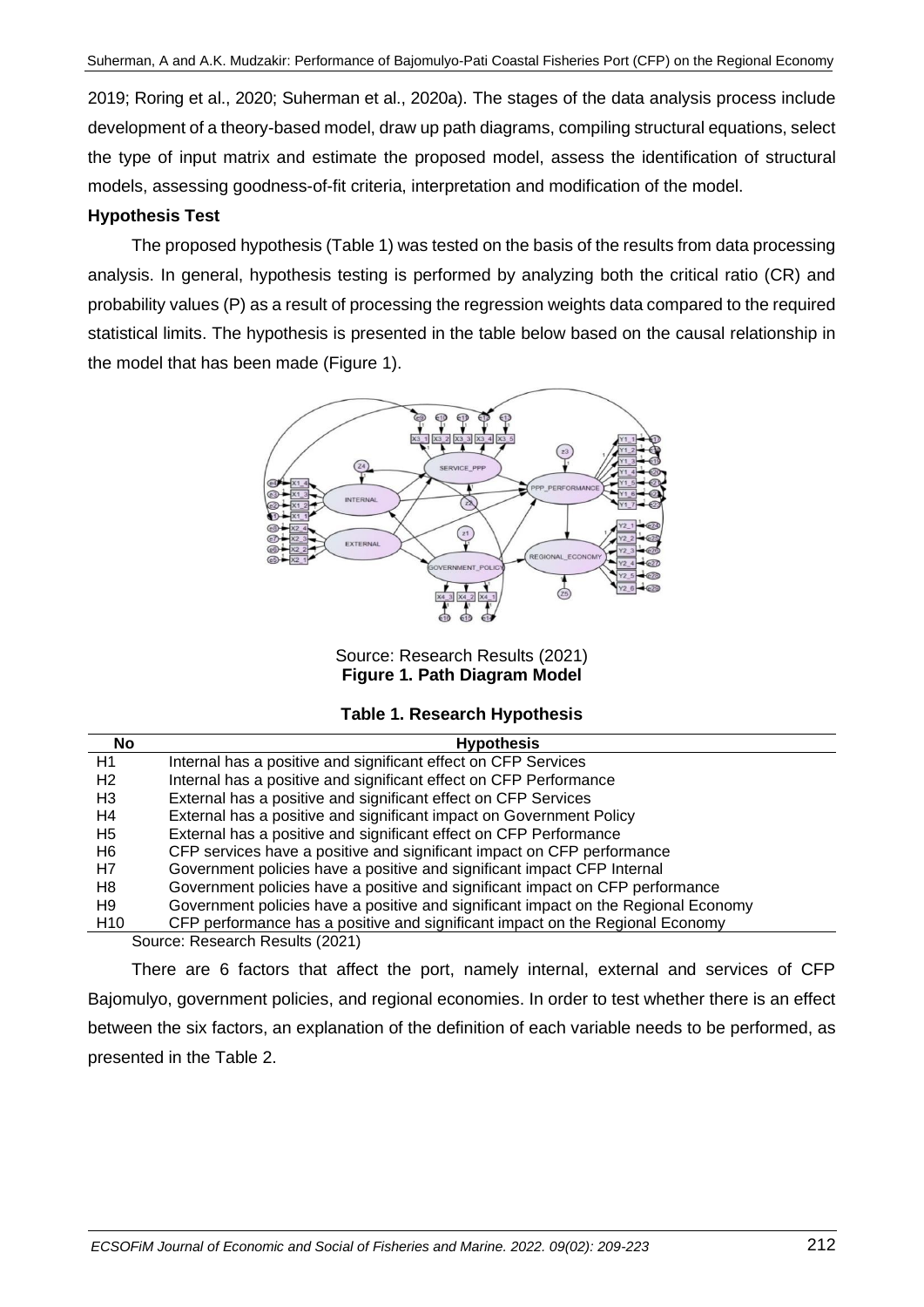| <b>Factor</b>                 | <b>Operational Definition</b>                                                                                                                                                                  |  |  |  |  |
|-------------------------------|------------------------------------------------------------------------------------------------------------------------------------------------------------------------------------------------|--|--|--|--|
| Internal                      | These are activities or efforts carried out to achieve goals by using/coordinating the<br>activities of others                                                                                 |  |  |  |  |
| External                      | Factors outside CFP Bajomulyo that directly/indirectly affect the company's performance                                                                                                        |  |  |  |  |
| <b>Government Policy</b>      | Decisions issued by the Government in an effort to provide public services to fishing<br>port service users                                                                                    |  |  |  |  |
| <b>Bajomulyo PPP Services</b> | Fulfilling the needs of port service users based on the principles of efficiency,<br>transparency, and providing a positive impact on the development of fishery businesses                    |  |  |  |  |
| <b>Fishery Performance</b>    | A detailed series of activities or processes using equipment, hence, inputs or<br>outputs in the form of goods and services can finally be sold to customers and the<br>company makes a profit |  |  |  |  |
| <b>Regional Economy</b>       | The economic condition of a region which includes the growth of capital<br>accumulation, labor and technological progress.                                                                     |  |  |  |  |

#### **Table 2. Operational Framework of Research Factors**

In order to explain the 6 variables, 29 indicators were used (Table 3) and each variable was assigned a value.

| No | Code            | <b>Indicator</b>                                                                       |  |  |
|----|-----------------|----------------------------------------------------------------------------------------|--|--|
|    |                 | Internal (X1)                                                                          |  |  |
| 1  | $X1_1$          | CFP Manager HR (education, skills, work culture).                                      |  |  |
| 2  | $X1_2$          | CFP Bajomulyo budget                                                                   |  |  |
| 3  | $X1_3$          | Fishermen/processors/marketers (education, skills, experience)                         |  |  |
| 4  | $X1_4$          | Fisherman/processor/marketer productivity (technology, income, production)             |  |  |
|    |                 | External (X2)                                                                          |  |  |
| 5  | $X2_1$          | Fish Resources (Fishing Ground)                                                        |  |  |
| 6  | X2 <sub>2</sub> | Market                                                                                 |  |  |
| 7  | $X2_3$          | <b>Economic Condition</b>                                                              |  |  |
| 8  | $X2_4$          | Technological development                                                              |  |  |
|    |                 | CFP Bajomulyo Services (X3)                                                            |  |  |
| 9  | $X3_1$          | <b>Production Service</b>                                                              |  |  |
| 10 | $X3_2$          | <b>Fishery Industry Services</b>                                                       |  |  |
| 11 | $X3_3$          | <b>Processing Service</b>                                                              |  |  |
| 12 | $X3_4$          | <b>Marketing Service</b>                                                               |  |  |
| 13 | $X3_5$          | <b>Distribution Service</b>                                                            |  |  |
|    |                 | Government Policy (X4)                                                                 |  |  |
| 14 | $X4_1$          | Laws/Government Regulations/Ministerial Regulations                                    |  |  |
| 15 | X4 <sub>2</sub> | Regional Autonomy/Governor Regulation/Regent's Regulation                              |  |  |
| 16 | $X4_3$          | CFP Bajomulyo Implementation/Cooperation                                               |  |  |
|    |                 | Performance of CFP Bajomulyo (Y1)                                                      |  |  |
| 17 | $Y1_1$          | <b>Fishermen Welfare</b>                                                               |  |  |
| 18 | $Y1_2$          | <b>Business development</b>                                                            |  |  |
| 19 | $Y1_3$          | Sales Growth                                                                           |  |  |
| 20 | $Y1_4$          | <b>Customer Growth</b>                                                                 |  |  |
| 21 | $Y1_5$          | Tax/Non-tax                                                                            |  |  |
| 22 | $Y1_6$          | Work productivity                                                                      |  |  |
| 23 | Y1 7            | Labor Absorption Rate (Fishermen, Marketers and Processors, Labor)                     |  |  |
|    |                 | Regional Economy (Y2)                                                                  |  |  |
| 24 | $Y2_1$          | People's purchasing power                                                              |  |  |
| 25 | $Y2_2$          | Infrastructure development                                                             |  |  |
| 26 | Y2 <sub>3</sub> | Community minimum wage                                                                 |  |  |
| 27 | Y2 <sub>4</sub> | Quality of fish and processed products                                                 |  |  |
| 28 | $Y2_5$          | Employment                                                                             |  |  |
| 29 | $Y2_6$          | Investment (Cold Storage, Processing Plant, Fisherman Kiosk and Fisherman Supply Shop) |  |  |

#### **Table 3. Definition of Operational Variables**

Source: Research Results (2021)

### **RESULTS AND DISCUSSION**

#### **CFP Bajomulyo Overview**

Bajomulyo Coastal Fishing Port (CFP) is administratively located in Bajomulyo Village, Juwana District, Pati Regency. It is geographically located between 111°09'14.8" E and 6°42'19.1" S. Initially, it had the status of fish landing base (FLB), until 2008 when the Governor of Central Java re-branded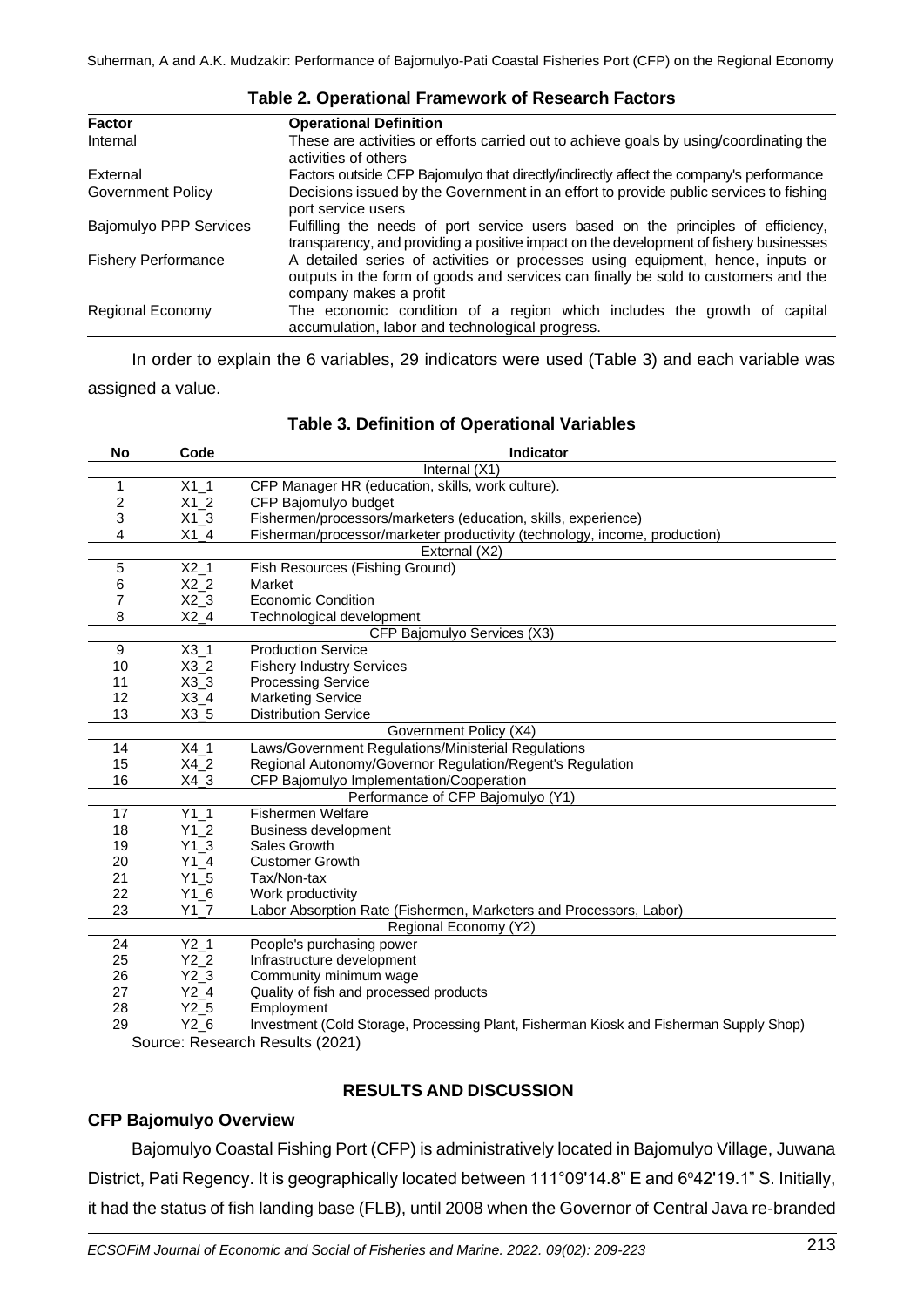it to CFP Bajomulyo through Regulation Number 38 of 2008. Since then, it became one of the nine CFPs in Central Java which is the Implementing Technical Unit at the Department of Marine Affairs and Fisheries of Central Java Province.

The Recommendation for Determination of Work Area and Operation/ *Wilayah Kerja dan Wilayah Pengoperasian Pelabuhan Perikanan* (WKOPP) CFP Bajomulyo No. 523.53/148 from the Regent of Pati dated January 20, 2014, stipulates the working area of CFP Bajomulyo covering of 6.36 ha, which consist of: a) land working area of 3.53 ha, and b) water working area of 2.83 ha. Furthermore, the CFP Bajomulyo Operational Area has an area of 407.00 ha, including: a) Land operation area of 268.98 ha which is divided into 2 areas, and b) water operating area of 138.02 ha which is located along the shipping lane (Juwana River) from the last mooring position to the river mouth.

# **Fish Production**

Fish production data provides information on what species are caught. When the fishes caught are of high economic value, the production value tends to be high, and vice versa.



### Source: CFP Bajomulyo, 2020; Pati Statistics, 2019; Central Java Statistic (2020) **Figure 2. Comparison of Fish Production in CFP Bajomulyo, Pati Regency, and Central Java in 2016-2020**

Based on Figure 2, it is known that fish production at CFP Bajomulyo fluctuated during the 2016 to 2020 period. In 2017 it increased by 18,355 tonnes compared to 2016 and decreased in 2018 resulting in a total production of 22,800 tonnes. The capture fisheries production of the port increased again in 2019 and it became 57,067 tonnes. Furthermore, it also found that the highest total production occurred in 2020 reaching about 93,816 tonnes, while the lowest production occurred in 2018 which was 22,800 tonnes. The highest fish production based on species was Layang fish with 12,053 tonnes, while the lowest was stingray fish with about 4.3 tonnes. Other types found in port are fishes with high economic value such as mackerel, tuna, squid, and others. Compared to the total marine capture fishery production in Pati Regency, during the 2016 to 2020 range, the highest percentage contribution of CFP Bajomulyo capture fisheries production occurred in 2020 at 98,6%, while the lowest was in 2018 at 97%. Furthermore, when compared to capture fisheries production in Central Java, the highest contribution was 19.6% which occurred in 2020. With this comparison, it can be seen that the existence of CFP Bajomulyo is very important for the **Fraction 200000 Example 1200000 Example 1200000 Example 1200000 Example 12016 2020 CALCE Alternation of Fish Production in CFP Bajomulyo, Pati in 2016-2020 Based on Figure 2, it is known that fish production**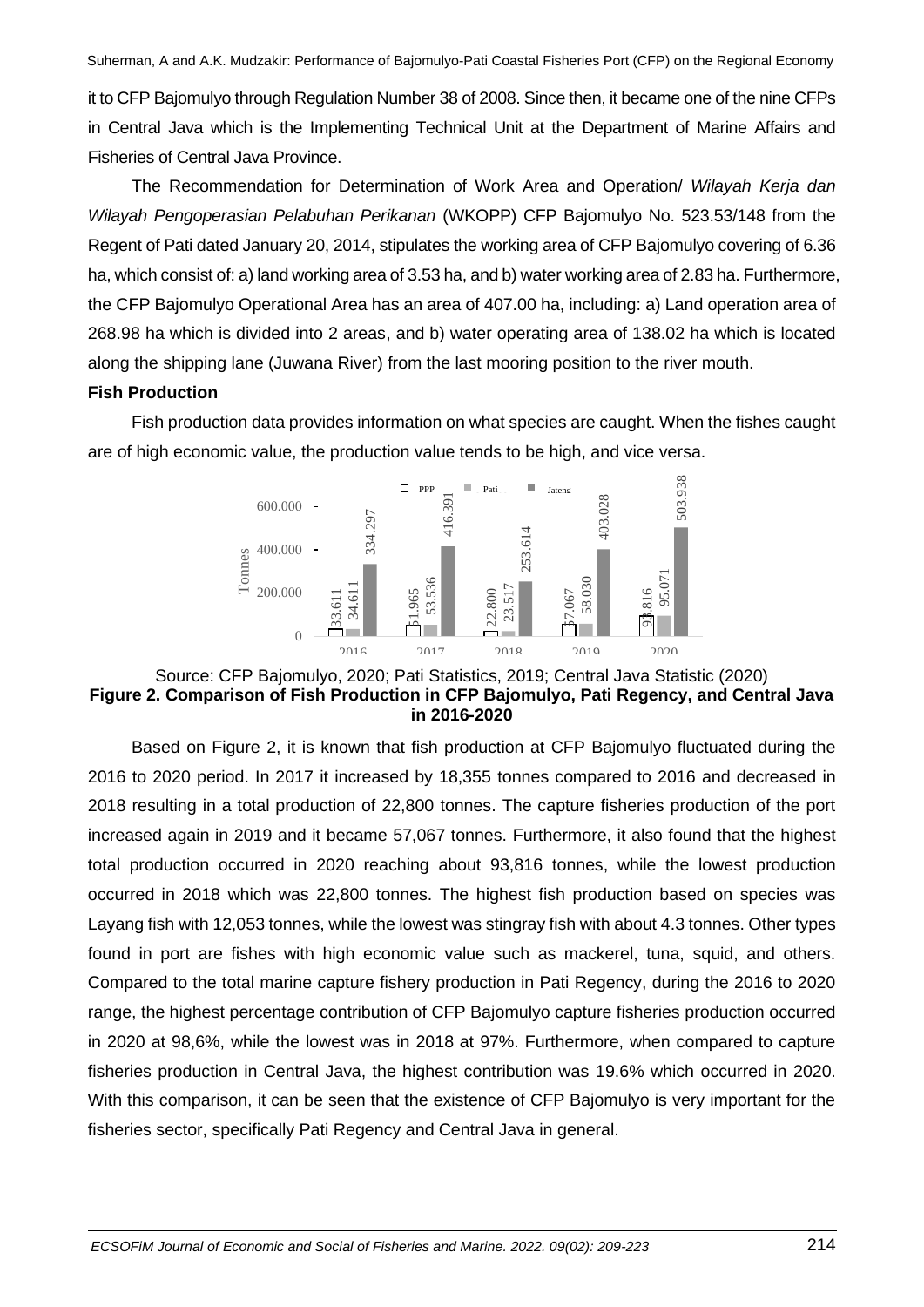## **Production Value**

The fluctuation of fish production in CFP Bajomulyo affects the production value which also fluctuates, as shown in Figure 3.



Source: CFP Bajomulyo, 2020; Pati Statistics, 2019; Central Java Statistics (2020) **Figure 3. Comparison of CFP Bajomulyo Production Value 2016-2020**

Based on Figure 3, it is shown that the production value had decreased in 2017 compared to 2016 with about IDR 5,997,300,000. In 2018 the production value increased to IDR 245,223,597,000 and in 2019 it also increased to IDR 262,048,652,000. Furthermore, the production value increased in 2020 to IDR 474,995,287,000. Between the period of 2016 to 2020, it was found that the highest production value occurred in 2020, which was IDR 474,995,287,000, while the lowest production value occurred in 2017 which was IDR 221,519,450,000. The highest contribution of production value of capture fisheries in CFP Bajomulyo was 99.81% in 2019 out of the total production value in Pati Regency. However, in 2017 it had decreased drastically in 2017 by 68.67%. When compared with the production value of Central Java, the highest percentage was achieved in 2016 which reached 12.55% of the total production. **Figure 4.** Figure 4. Frequency of Ship Visits active device at CFP Bajomulyo 2011-2022<br> **Figure 4. Frequency of Ship Visits at CFP Bajomulyo Production Value and decreased in 20<br>
Example 1. Frequency of PP Bajomulyo Prod** 

#### **Frequency of Fishing Vessel Visits**

The landing and frequent visits of fishing vessels at the port is to easily unload the catch to be auctioned or sold to whole sellers. Based on the study conducted, it was found that the number and types of motor boats (units) in CFP Bajomulyo are presented in Figure 4, it can be seen that the data on ship visits fluctuates every year. The highest visits occurred in 2011 with a total of 3,640 ships, while the lowest occurred in 2017 with a total of 856. On average each year, 2,962 ships are active. This fluctuation of ship visits can be influenced by several things, such as the fishing season which affects the number of ships operating. During this period, fishermen were unable to go to sea because of the erratic weather. Activities carried out in addition to landing fish by leaning ships were the implementation of physical checks on ships and their supplies.



Source: CFP Bajomulyo (2020)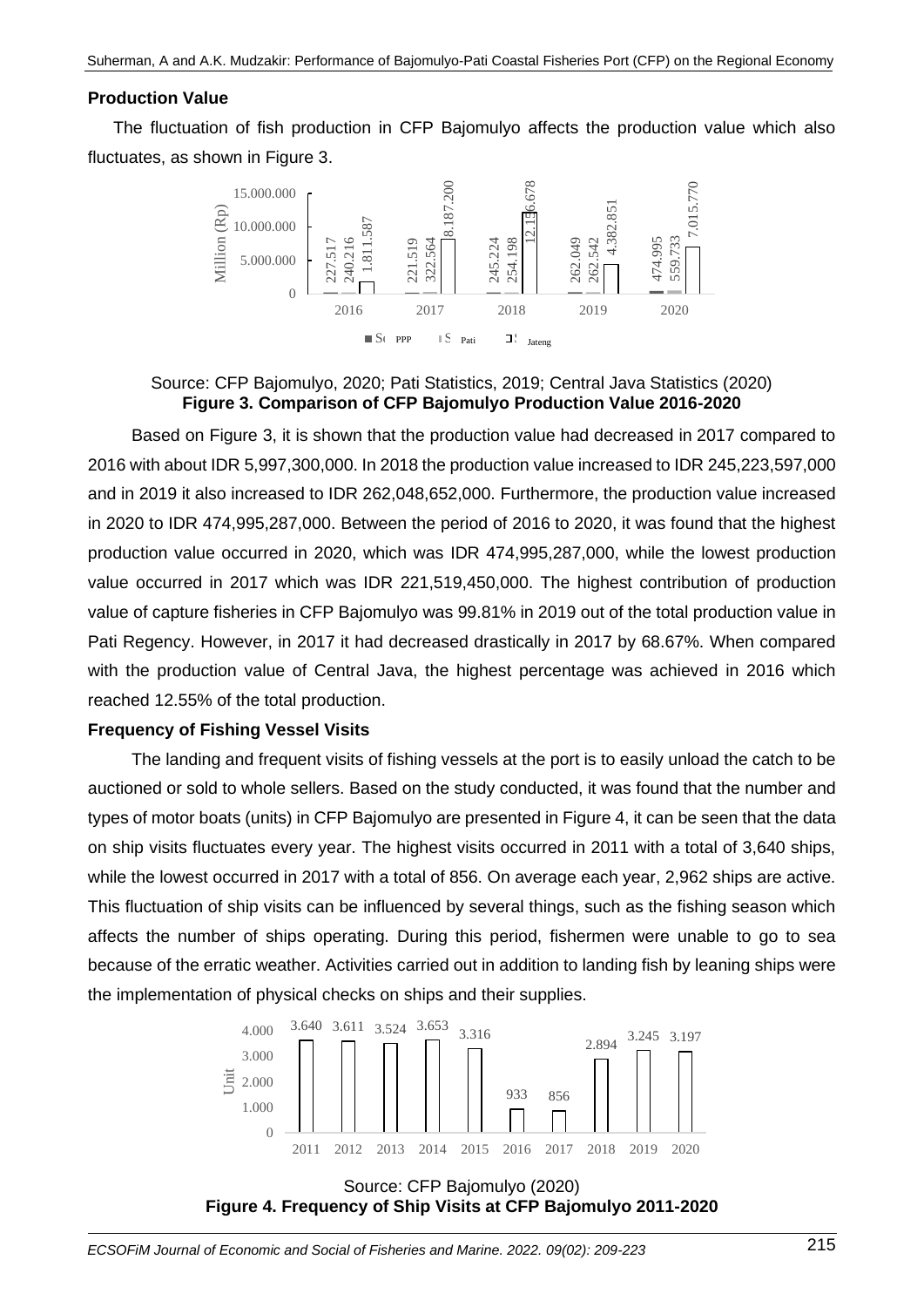## **Operational Performance of CFP Bajomulyo**

In order to support CFP operational data, Table 5 presents the Bajomulyo PPP performance assessment from January to September 2020 based on the Decree of the Director-General of Capture Fisheries 2015. According to Table 5, 19 criteria were listed out of a total of 27. Others include the completeness of the management of the fishing port, the length of the pier, the depth of the pond, repair facilities, the completeness of fish marketing facilities, the availability and use of portland, and the implementation of K5. Based on the assessment of the complete management of the fishing port, the manager was appointed to preside over the place. The length of the pier and the depth of the pool at the port were 1,296 m and 200 cm, respectively. Furthermore, it has repair facilities in the form of docking and workshops, and is considered to have implemented K5 as well. The land available at CFP Bajomulyo is 269 ha with a use rate of 698.85%.

Table 5 shows the performance values from January to September 2020 at the port for 19 criteria that are between the range of 83.25 to 90. The lowest score of 83.25 was obtained in January 2020, while the highest was in March 2020. The average value of CFP Bajomulyo's performance was 86.9 which means that the realization of operational performance achievement from January to September 2020 was effective.

## **SEM Analysis Results**

The diagram below illustrates the modification of the model to achieve a fit model. Furthermore, a confirmatory factor analysis of the full model construct was carried out and the results are shown in Table 4.

| <b>Criteria</b> | <b>Cut off Value</b>       | <b>Results</b> | <b>Model Evaluation</b> |
|-----------------|----------------------------|----------------|-------------------------|
|                 | Small; X2 with df          |                |                         |
| Chi-square      |                            | 709.254        | Enough                  |
|                 | $360$ , p: $5\% = 394,626$ |                |                         |
| CMIN/DF         | < 2.00                     | 1.970          | Well                    |
| GFI             | Close to 1.0               | 0.765          | Well                    |
| RMSEA           | 0.08                       | 0.079          | Well                    |
| AGFI            | Close to 1.0               | 0.717          | Well                    |
| <b>PNFI</b>     | > 0.50                     | 0.675          | Well                    |
| <b>PGFI</b>     | 0.50                       | 0.633          | Well                    |

**Table 4. Results of the Confirmatory Factor Analysis of the Full Model Construct**

Source: Research Results (2021)



Source: Research Results (2021) **Figure 5. Results of Path Diagram Model Data Processing**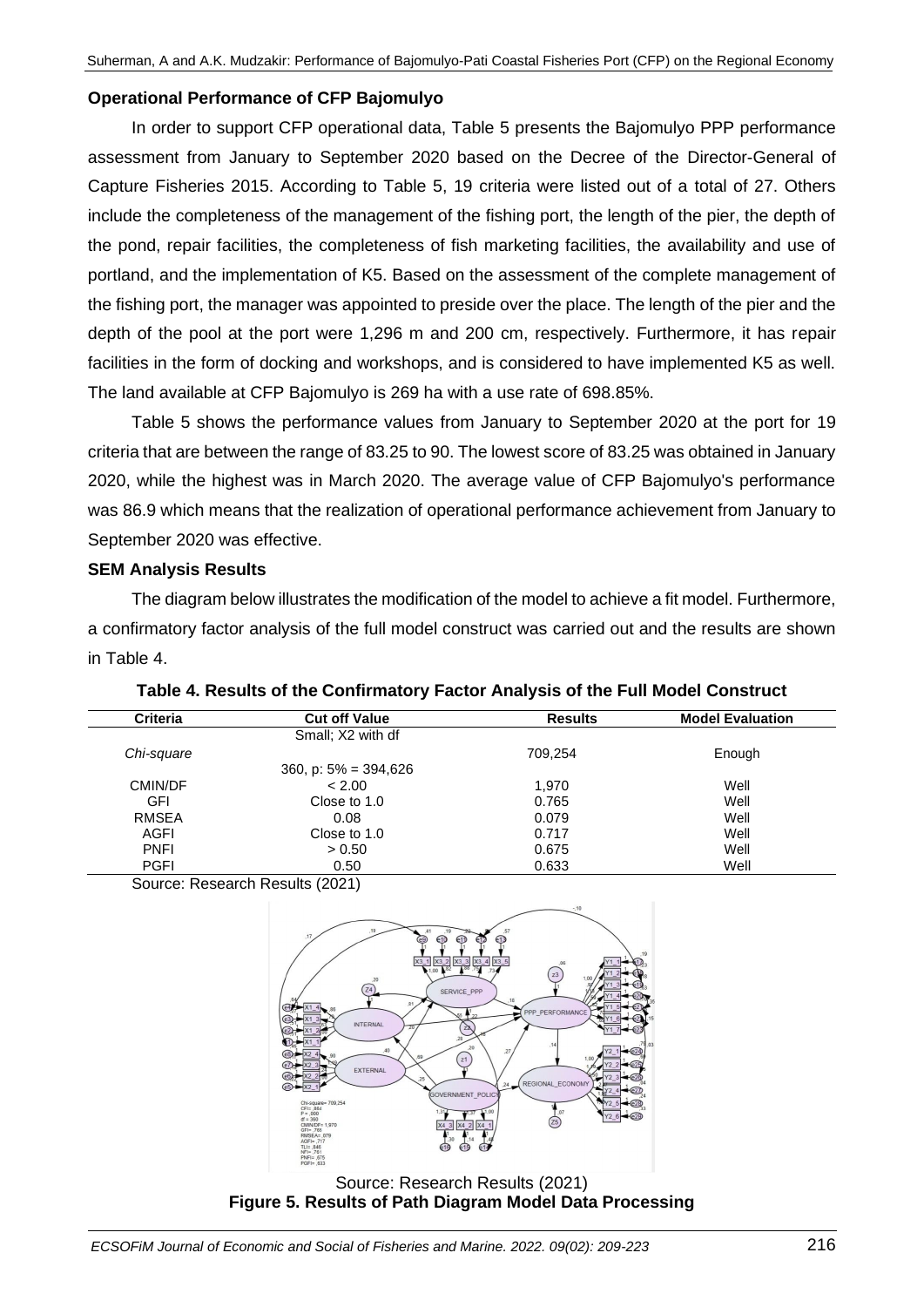|                      | <b>Criteria Type</b>                                                                                                     | <b>Units</b>                   |               |            |              |              | <b>Realization</b> |               |            |            |          |
|----------------------|--------------------------------------------------------------------------------------------------------------------------|--------------------------------|---------------|------------|--------------|--------------|--------------------|---------------|------------|------------|----------|
|                      |                                                                                                                          |                                | Jan           | Feb        | Mar          | April        | May                | Jun           | Jul        | Aug        | Sep      |
|                      | Transmission<br>Frequency<br>Data<br>(PIPP)                                                                              | <b>Time</b>                    | 21.00         | 15.00      | 21.00        | 22.00        | 20.00              | 19.00         | 22.00      | 20.00      | 22.00    |
| 2                    | E-Logbook                                                                                                                | Yes No                         | No.           | Yes        | Yes          | No           | Yes                | Yes           | Yes        | Yes        | Yes      |
| 3                    | SPB-online application                                                                                                   | Yes No                         | <b>No</b>     | <b>No</b>  | <b>No</b>    | No           | <b>No</b>          | <b>No</b>     | <b>No</b>  | Yes        | Yes      |
| 4                    | <b>SHTI</b>                                                                                                              | Yes No                         | Yes           | Yes        | Yes          | Yes          | No                 | No            | No         | No         | No       |
| 5                    | <b>Budget Absorption Realization</b>                                                                                     | %                              | 0.00          | 100.00     | 100.00       | 100.00       | 100.00             | 100.00        | 100.00     | 100.00     | 100.00   |
| 6                    | Port Revenue                                                                                                             | <b>IDR</b>                     | 100.00        | 100.00     | 100.00       | 100.00       | 100.00             | 100.00        | 100.00     | 100.00     | 100.00   |
| $\overline{7}$       | Port Pond Capacity                                                                                                       | GT                             | 2,071.00      | 3,031.00   | 4,662.00     | 5,386.00     | 13,311.00          | 2691.00       | 4,257,00   | 4,888.00   | 5,804.00 |
| 8                    | <b>Anchoring Service</b>                                                                                                 | GT                             | 281.00        | 421.00     | 784.00       | 1.361.00     | 2,283.00           | 829.00        | 765.00     | 523.00     | 889.00   |
| 9                    | <b>Fishery Production</b>                                                                                                | Tons/Day                       | 46.87         | 138.14     | 213.22       | 159.24       | 350.52             | 105.31        | 234.80     | 224.30     | 159.36   |
| 10                   | Frequency of Ship Visits                                                                                                 | Unit                           | 1.74          | 2.93       | 3.55         | 3.13         | 6.65               | 3.47          | 2.71       | 3.74       | 5.27     |
| 11                   | <b>STBLKK</b>                                                                                                            | $\frac{0}{0}$                  | 0.00          | 0.00       | 0.00         | 0.00         | 0.00               | 0.00          | 0.00       | 3.45       | 3.16     |
| 12                   | Socialization<br>Technical<br>and<br>Guidance                                                                            | Number of<br>Activities        | 4.00          | 3.00       | 7.00         | 4.00         | 6.00               | 6.00          | 8.00       | 4.00       | 14.00    |
| 13                   | of<br>Facilitation<br>Extension,<br>Supervision and Control of Fish<br>Fish<br>Quarantine,<br>Resources,<br>Publications | Number of<br><b>Activities</b> | 5.00          | 5.00       | 5.00         | 5.00         | 5.00               | 5.00          | 5.00       | 5.00       | 5.00     |
| 14                   | Clean Water Distribution (ships)<br>and processing industry)                                                             | $\frac{0}{0}$                  | 74.82         | 78.34      | 76.25        | 89.68        | 91.00              | 75.05         | 97.46      | 84.37      | 87.14    |
| 15                   | Ice Delivery (ship)                                                                                                      | $\%$                           | 87.21         | 84.50      | 76.62        | 80.33        | 52.50              | 82.61         | 79.94      | 98.75      | 87.72    |
| 16                   | Fuel distribution (ship)                                                                                                 | $\%$                           | 79.21         | 75.61      | 94.33        | 78.18        | 78.00              | 79.56         | 76.69      | 84.23      | 95.54    |
| 17                   | Fishery Products<br>Processing<br>Services at WKOPP                                                                      | Unit                           | 106.00        | 106.00     | 106.00       | 106.00       | 106.00             | 106.00        | 106.00     | 106.00     | 106.00   |
| 18                   | Employment                                                                                                               | Person/Month                   | 4,344.40      | 4,137,88   | 4,338,28     | 4,107.51     | 4,388,45           | 4,325.67      | 4,435.62   | 4,493.93   | 4,335.85 |
| 19                   | Changes in Number of Investors<br>in Fishing Ports                                                                       | Company/Month                  | 9(249)        | 8(249)     | 7(249)       | 6(249)       | 5(249)             | 4 (249)       | 3(249)     | 2(249)     | 1(249)   |
| Value and Conclusion |                                                                                                                          | 83.25<br>(B)                   | 86.75<br>(SB) | 90<br>(SB) | 88.5<br>(SB) | 86.5<br>(SB) | 87.5<br>(SB)       | 85.25<br>(SB) | 87<br>(SB) | 88<br>(SB) |          |

**Table 5. Evaluation of CFP Bajomulyo Performance (January – September 2020)**

Source: Research Results (2021)

j.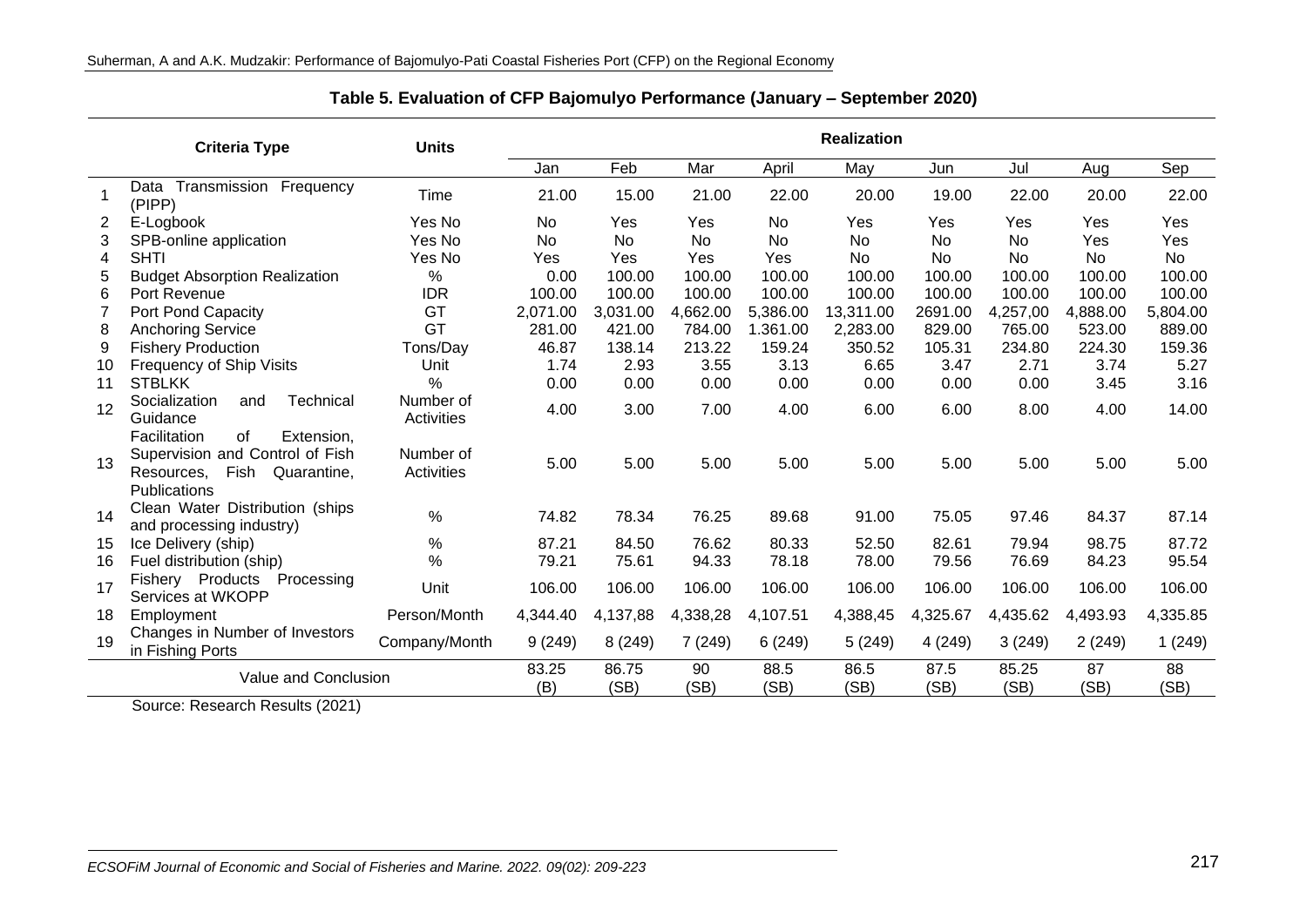## **Hypothesis test**

This is used to test hypothesis based on the results of data processing using SEM analysis. In general, hypothesis testing is performed by analyzing the critical ratio (CR) with the probability value (P) as a result of processing the regression weights data compared to the required statistical limits. The required critical ratio value is above 1.96 with a profitability value below 0.05. Furthermore, when the results of data processing fulfill these requirements, the hypothesis is declared acceptable. The results is shown in the table below.

| No              | <b>Hypothesis</b>                                                   | СR    | P     | <b>Description</b> |
|-----------------|---------------------------------------------------------------------|-------|-------|--------------------|
| H1              | Internal has a positive and significant effect on CFP Services      | 5,709 | 0.000 | Accepted           |
| H <sub>2</sub>  | Internal has a positive and significant effect on CFP Performance   | 3.485 | 0.000 | Accepted           |
| H <sub>3</sub>  | External has a positive and significant effect on CFP Services      | 2.306 | 0.021 | Accepted           |
| H4              | External has a positive and significant impact on Government Policy | 3.212 | 0.001 | Accepted           |
| H <sub>5</sub>  | External has a positive and significant effect on CFP Performance   | 4,448 | 0.000 | Accepted           |
| H6              | CFP services have a positive and significant impact on CFP          | 2.024 | 0.043 | Accepted           |
|                 | performance                                                         |       |       |                    |
| H7              | Government policies have a positive and significant impact Internal | 5.319 | 0.000 | Accepted           |
| H8              | Government policies have a positive and significant impact          | 2,260 | 0.024 | Accepted           |
|                 | on CFP performance                                                  |       |       |                    |
| H <sub>9</sub>  | Government policies have a positive and significant impact          | 2.219 | 0.026 | Accepted           |
|                 | on the Regional Economy                                             |       |       |                    |
| H <sub>10</sub> | CFP performance has a positive and significant impact on            | 2.024 | 0.043 | Accepted           |
|                 | the Regional Economy                                                |       |       |                    |

#### **Table 6. Regression Weight Test Results**

Source: Research Results (2021)

### **Table 7. Test Results Standardized Regression Weights Full Model Construct**

|                          |              |                          | Estimate |
|--------------------------|--------------|--------------------------|----------|
| <b>GOVERNMENT POLICY</b> | $\leftarrow$ | EXTERNAL                 | 0,328    |
| <b>INTERNAL</b>          | $\leftarrow$ | <b>GOVERNMENT POLICY</b> | 0,591    |
| <b>SERVICE CFP</b>       | $\leftarrow$ | <b>INTERNAL</b>          | 0,656    |
| <b>SERVICE CFP</b>       | $\leftarrow$ | EXTERNAL                 | 0,184    |
| PERFORMANCE CFP          | $\leftarrow$ | <b>GOVERNMENT POLICY</b> | 0,209    |
| PERFORMANCE CFP          | $\leftarrow$ | <b>SERVICE CFP</b>       | 0,201    |
| PERFORMANCE_CFP          | $\leftarrow$ | <b>INTERNAL</b>          | 0,492    |
| PERFORMANCE CFP          | ←-           | EXTERNAL                 | 0,287    |
| ECONOMY REGIONAL         | $\leftarrow$ | <b>GOVERNMENT POLICY</b> | 0,349    |
| ECONOMY REGIONAL         | $\leftarrow$ | PERFORMANCE CFP          | 0,266    |

Source: Research Results (2021)

Based on the results of the regression weight test above, it shows that all hypothesis is accepted because they have a Critical Ratio (CR) value above 1.96. Furthermore, in order to know the magnitude of the influence value of each indicator, the variables were analyzed using standardized coefficients based on the results from the regression weights test of the full model construct in Table 7.

The structural equation model based on these results is written as follows:

|                         | Endogenous Variables = Exogenous Variable + Error                                         |
|-------------------------|-------------------------------------------------------------------------------------------|
| Internal                | $= 0.591$ Government Policy + 0.350                                                       |
| <b>CFP Service</b>      | $= 0.656$ Internal + 0.184 External + 0.511                                               |
| Government policy       | $= 0.328$ External + 0.107                                                                |
| <b>CFP Performance</b>  | $= 0.492$ Internal + 0.287 External + 0.201 CFP Service + 0.209 Government Policy + 0.833 |
| <b>Regional Economy</b> | $= 0.349$ Government Policy+ 0.266 CFP Performance + 0.320                                |

Based on Table 7 and the model equation above, it was found that each indicator or aspect forming each exogenous and endogenous variable both have a positive influence on each other.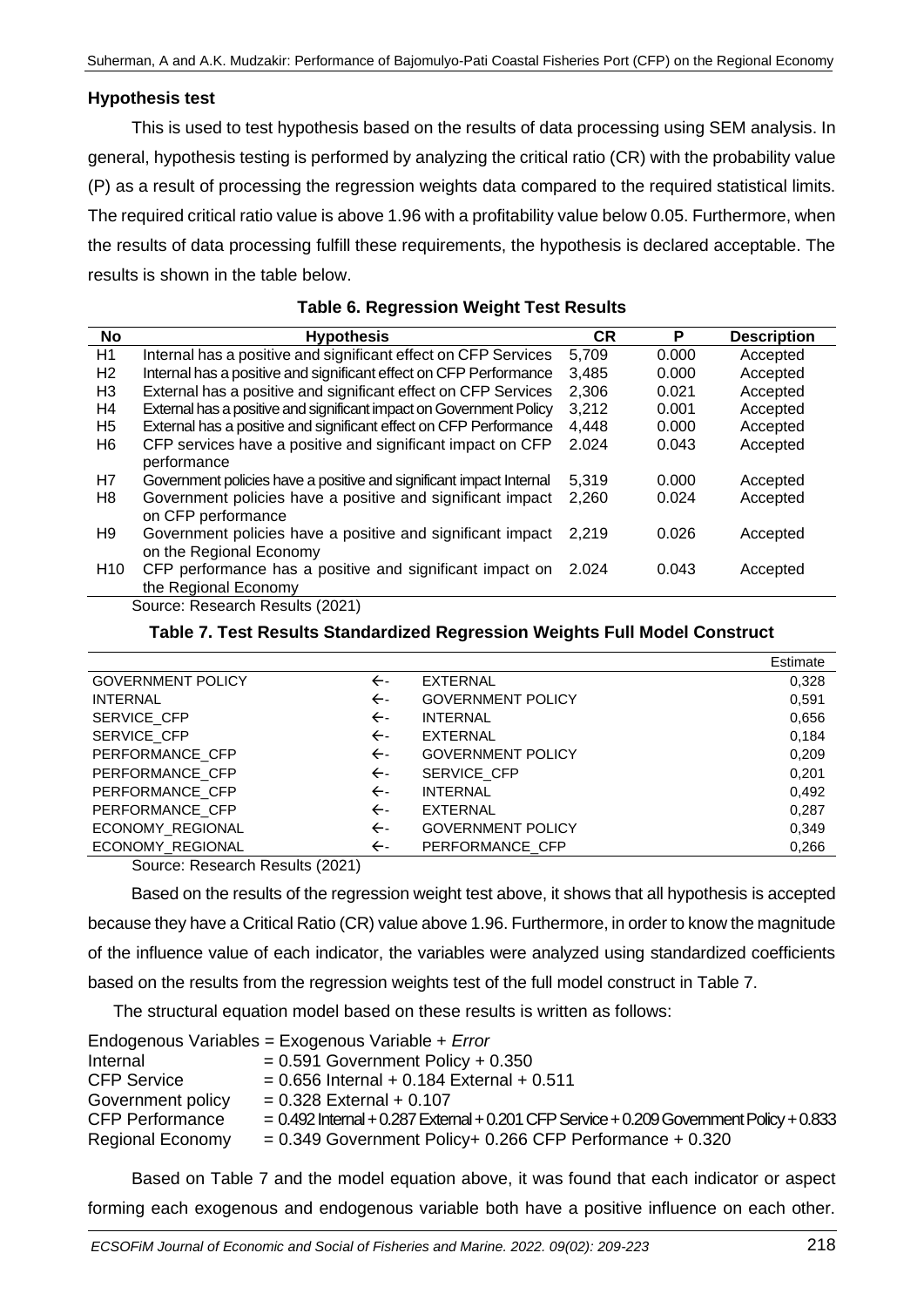Based on their inter-relationship, it was also found that the internal variable with the biggest influence was government policy with a standardized coefficient of 0.591. This means that when government policy increases by 1 unit, the internal variable is being increased by 0.591. These results are in line with the study of Nampira et al. (2018) which states that the lack of a budget greatly affects the completion of port development, and indirectly hampers the process of operating the port. In addition, the lack of infrastructure also greatly affects the operation of the port (Suherman et al., 2020a,b,c,d).

The internal variable had the highest influence on the largest CFP service with a standardized coefficient of 0.656. This means that when the internal unit is increased by 1, its service also increases by 0.656. The service and government policy were also influenced by external variables with a standardized coefficient of 0.184 and 0.328. Furthermore, the biggest CFP performance was influenced by an internal variable with a standardized coefficient of 0.492. This means that when CFP services increase by 1, its performance increases by 0.492. The variable that affected the Regional Economy was Government Policy with a standardized coefficient of 0.349. This means that when Government Policy increases by 1, the Regional Economy increases by 0.349.

#### **Government Policy**

The fishing port as a fishing infrastructure is an important factor in the development of fisheries. It serves as a place for anchoring and mooring ships to unload their catch, and has also become a support for the smooth production activities in the capture fisheries sector because it serves as a liaison between the foreland and hinterland areas. With all its facilities, it has played an important role as a supporter of success in optimally utilizing the potential of fish resources through fishing activities and also functions as a center for activities in the field of fishery production, processing and marketing.

The results from hypothesis testing revealed that fishing port services are positively influenced by government policies which were issued as an effort to improve government services in overcoming the problem of limited infrastructure in the form of fishing ports relating to the development of the fishing industry. Therefore, the government's policy to build infrastructure in the form of CFP Bajomulyo development to support fisheries business management was appropriate.

In accordance with Law Number 45 of 2009 concerning fisheries, fishing ports have an important role in supporting the increase in fishery production, facilitating the flow of fishing vessel traffic, promoting economic growth of the fishing community, implementing and controlling fish resources, and accelerating services to activities in the business sector. Furthermore, in Article 16 of the Regulation of the Minister of Maritime Affairs and Fisheries Number Per. 08/Men/2012 concerning fishing ports, it was stated that the government organizes and fosters fishing ports built by the Provincial and Regency/City Governments, BUMN and private companies.

Based on data from the Indonesian Central Statistics Agency (2018), 570 Fishing Ports/Fish Landing Centers have been built, financed by the APBN, APBD and foreign aid. Considering the function of a fishing port, among others, as a center for fishery economic activities, its development and operation does not run alone but must be supported by various other programs/activities across various sectors. Therefore, coordination and synchronization between all related parties, needs to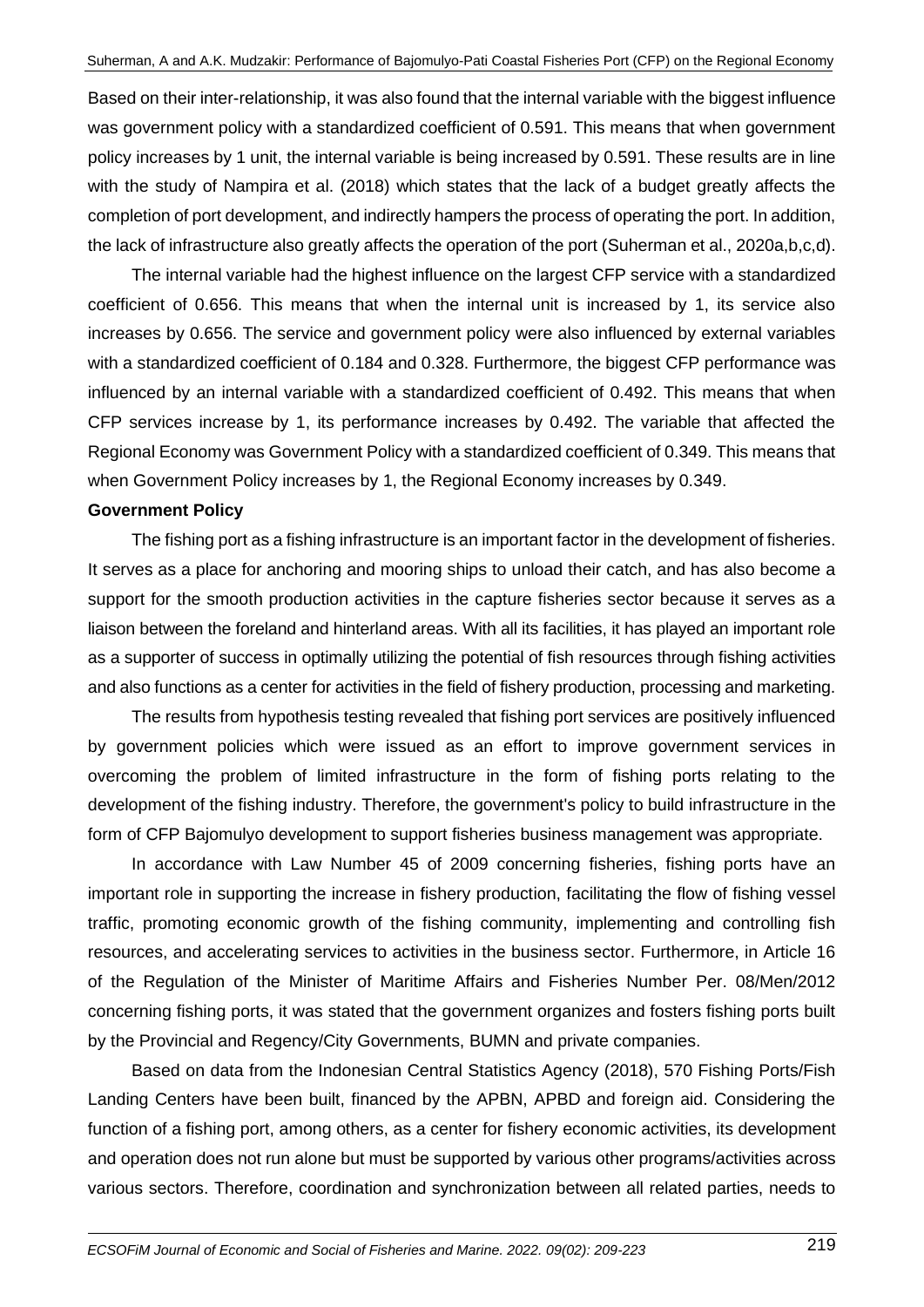be continuously fostered and developed. In reality, the support from the community and related government agencies has not been fully aimed at realizing the role of the fishing port that has been built in order for it to function optimally.

To support the economic performance of fisheries, the government of the Republic of Indonesia has attempted to adopt policies and have them implemented in the form of CFP Bajomulyo infrastructure development. The type and capacity of the facilities provided are designed for fishing industry activities and their services are adapted to the needs that promotes industrial scale fishing activities.

The rules and regulations as well as permits for the guidance and control of the fishing industry have been simplified, specifically the management of all facilities to be able to serve the fishing industry optimally. The purpose of the establishment of CFP is none other than to increase service through the principle of economic exploitation. Therefore, in order to serve the government's task in the form of licensing related to the authority of the central government, a Technical Implementation Unit (UPT) was formed. The results of research by Yusuf et al. (2005) found that the existence of a fishing port can absorb labor so that for the welfare of the workforce, the Government can play a role in making policies in the form of laws and regulations.

The government policy that is directly related to the management is the Recommendation for Determining the Working Area and Operation (WKOPP) of CFP Bajomulyo No. 523.53/148 issued by the Regent of Pati in 2014. It stipulates the working and operating area of Bajomulyo and also improves its management. This increase occur because the existence of WKOPP is useful for minimizing the possibility of land problems that hinders the performance. This policy is not much different from Kotler's (1990) theory, regarding the government's role in providing facilities and capital support for the development of the fishing industry.

#### **CFP Bajomulyo Services**

The fishing port as a public service center can be interpreted in various ways. As a working environment, it serves as a supporting facility to increase fishery production. This function covers various aspects, namely as a fishing community development center, fishing boat berths, landing sites for caught fish, places to facilitate fishing vessel activities, marketing and distribution centers for caught fish, centers for implementing catch quality development, as well as the implementation of counseling and data collection (Law Number 45 of 2009 concerning Fisheries).

CFP Bajomulyo as a base or as a place for fishing industry activities must be able to provide services and become an industrial environment for conducive fishing. The provision of various facilities has been adapted to the needs of the fishing industry, both in terms of number and capacity, in order to be able to support and serve the fishing community and fisheries entrepreneurs, specifically the fishing industry. The study conducted by Nurhadi and Sumarsono (2017) found that NFP Prigi is able to make the area have an advantage in the fishery sector in the future if it is properly developed, the development can be in the form of improving services and facilities as well as increasing human resources.

In this study, CFP Bajomulyo services are grouped into production services such as pier facilities, harbor ponds, docking, and workshops, industrial processing services such as industrial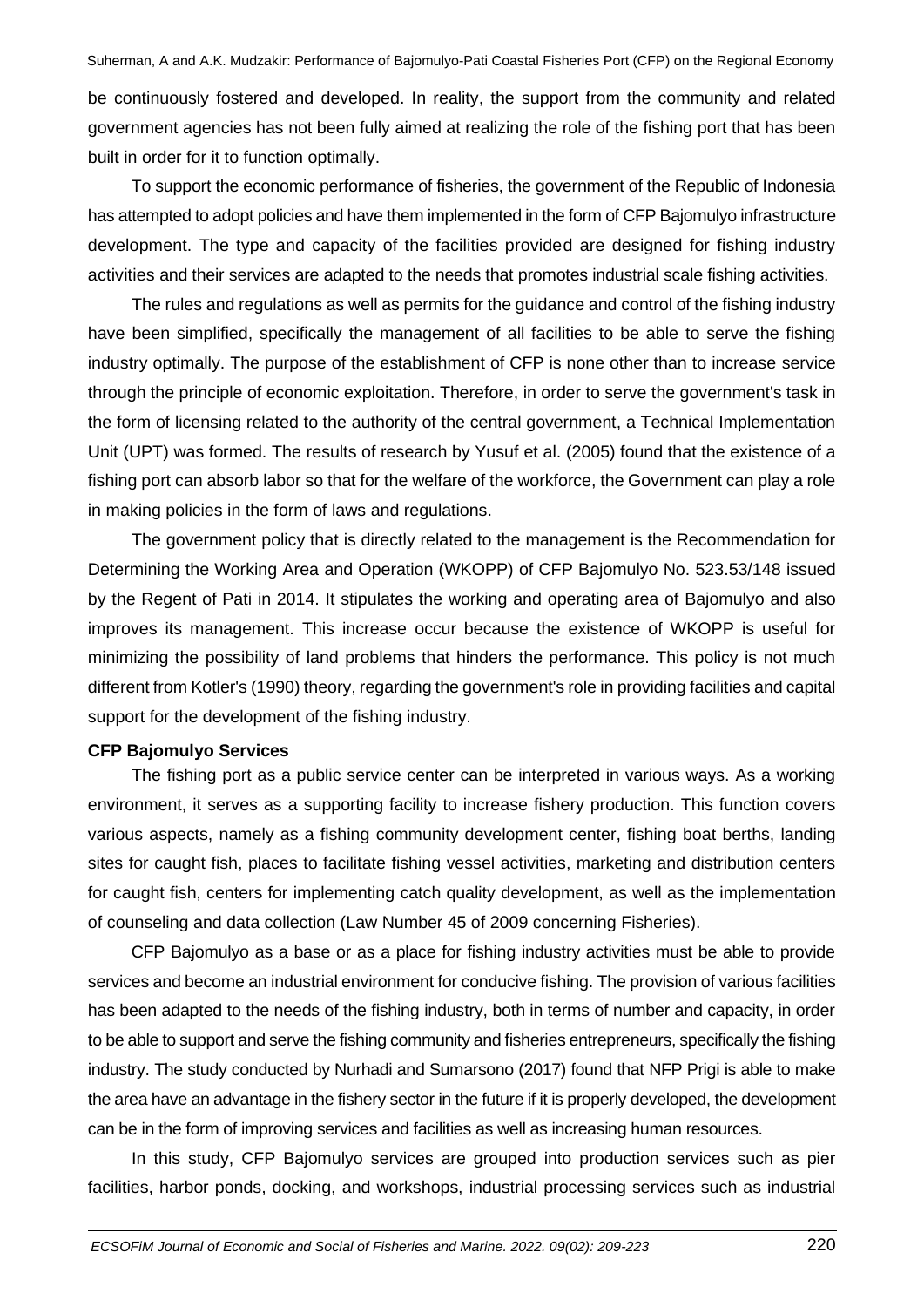areas, processing buildings, and cold storage, marketing services such as fish auctions, fish marketing centers, ice factories, logistics services such as water, diesel fuel and ice and supporting facilities services such as street lighting, complex roads, security, order, and cleanliness.

After analyzing the processing industry service, it was found good level towards the users have a positive relationship and a significant effect on improving the performance of the port. Meanwhile, the marketing activity services after being analyzed showed significant results. Therefore, the better the level of service in terms of fish marketing, the higher it's performance. The services to fishery marketing in the form of providing facilities for fish auctions, marketing centers, and cold storages will create an industrial environment that also support its activities.

#### **The Influence of Government Policy and CFP Bajomulyo Services on the Regional Economy**

In the context of the fisheries economy, fishing ports are an inseparable part. Ports that are classified as being good must fulfill the 3C requirements, namely comprehensive, coordinated and continuing. The comprehensive function of seaports will support other marine economic activities, which in turn will reduce transaction costs, making ports more efficient and providing high economic benefits. The economic function of seaports is not only limited to coastal and marine areas, but also on a regional scale as a whole, both at the rural and urban levels.

The existence of CFP Bajomulyo, which is the largest contributor to capture fisheries production, has been able to absorb labor and become the center of fishery business activities, which promotes regional economic growth. In order to achieve this, decentralization policies need to be implemented. The objectives of these policies are to fulfill regional aspirations regarding the control of financial resources, promote accountability and transparency of the local government, increasing community participation in the regional development process, reducing inequality between regions and ensuring the implementation of public services in each region (Simanjuntak, 2002). Jauhari et al. (2021) suggest in order to optimize CFP Bajomulyo activities, the government of Pati Regency and Central Java Province need to create MoU as part of the development strategy of CFP Bajomulyo.

The implementation of decentralized government policies in welcoming the globalization era of fisheries development continue to be driven in the field of fishing, starting from building production facilities, post-harvest, processing and marketing. The ability of management in providing logistics services in the form of providing ice, water, diesel fuel, live fish bait, and fishing gear will clearly support not only the production activities of the fishing industry, but also the processing industry. Furthermore, the high fishing activity have an important role in the development of the processing industry because it helps in processing raw materials in the form of fish.

In terms of marketing fish and other processing products, the management provides a variety of facilities such as fish auction building, marketing center, cold storage, ice factory, transportation, electricity and water. According to Suherman et al., (2006) existing facilities at fishing ports with enough capacity have a close relationship with the effectiveness of the ports as centers of activity in the fishery sector. Therefore, the right policies and optimal services from the manager can promote regional economic growth.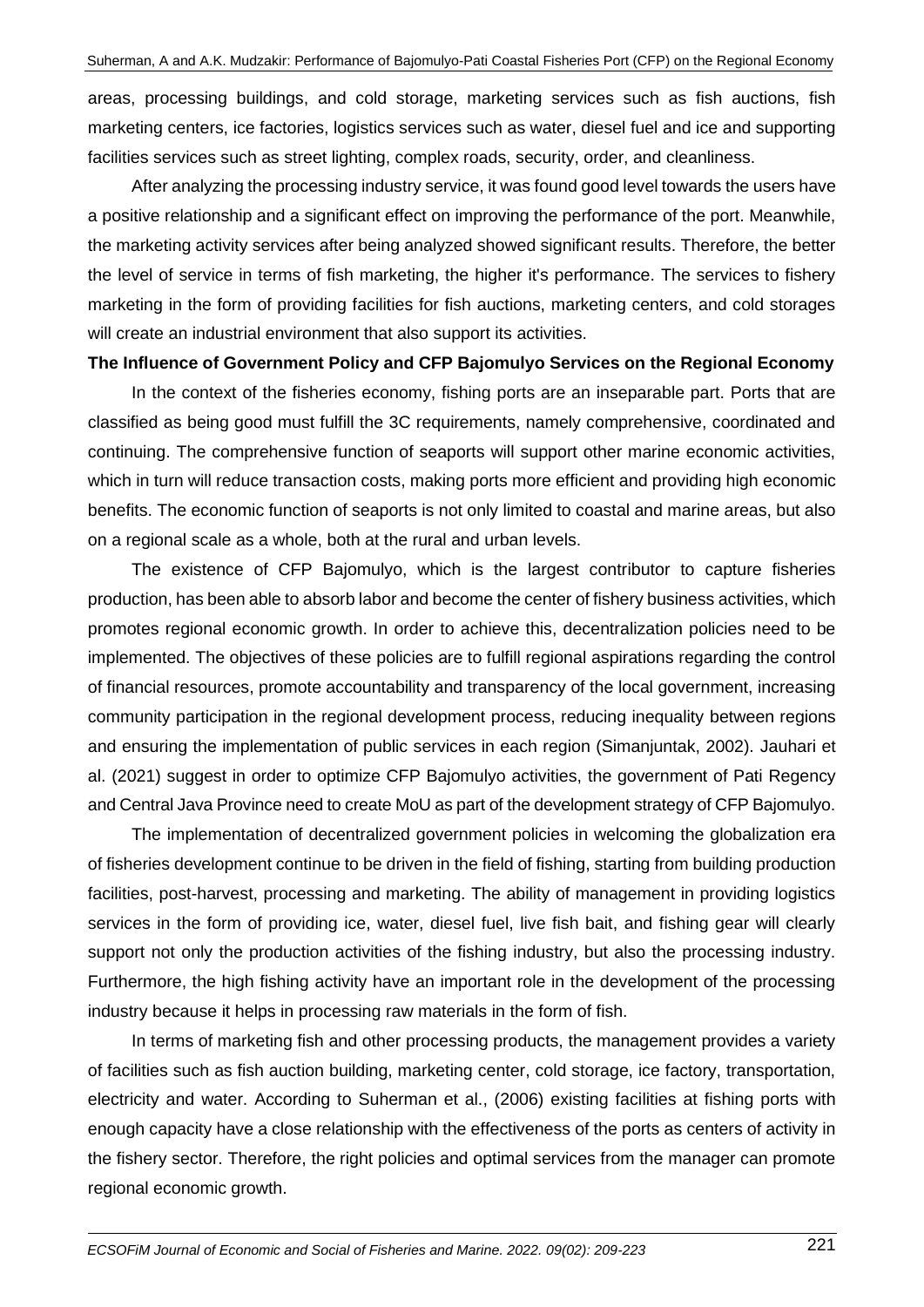### **CONCLUSION AND SUGGESTION**

### **Conclusion**

The operational activities of CFP Bajomulyo between the period of 2016 to 2020 were quite volatile. Based on the results, it was found that this port had the majority of capture fisheries production in Pati Regency. CFP Bajomulyo performance from January to September 2020 at the port for 19 criterias that are between the range of 83.25 to 90. The lowest score of 83.25 was obtained in January 2020, while the highest was in March 2020. The average value of CFP Bajomulyo's performance was 86.9 which means that the realization of operational performance achievement from January to September 2020 was effective. Furthermore, based on the results of the SEM test, it was concluded that the internal variable with the greatest influence was government policy. This shows that government policies have a very important role in the internal improvement of CFP Bajomulyo. The results of the SEM test shows that it had the greatest influence on the services and performance of the port. In addition, it was found that good government policy and CFP performance both have a direct influence on each other. Therefore, further analysis and implementation of these variables will be able to improve the regional economy of Pati Regency in particular and Central Java Province in general.

### **Suggestion**

The government needs to develop CFP Bajomulyo by maintaining the river estuary and also continue the development of basic and functional facilities such as docks, loading and unloading areas and fish auction places. Furthermore, they need to develop fishery centers or industrial areas, such as ship repair industry and fishing gear and supplies for fishermen, processors and marketers/sellers. Future research should focus on analyzing the level of utilization of the CFP of Bajomulyo in its effect on improving the welfare of fishermen so that it has an impact on the regional economy.

## **REFERENCES**

Badan Pusat Statistik Indonesia. (2018). Statistik Pelabuhan Perikanan Tahun 2019.

- Badan Pusat Statistik Kabupaten Pati. (2019). Produksi Perikanan Laut yang Dijual di Tempat Pelelangan Ikan Kabupaten Pati Tahun 2019.
- Badan Pusat Statistik Kabupaten Pati. (2021). Produk Domestik Regional Bruto Kabupaten Pati Menurut Lapangan Usaha 2017-2021.
- Badan Pusat Statistik Jawa Tengah. (2020). Jawa Tengah dalam Angka Tahun 2020.
- Gonçalves, W and M.R.P. Assumpção. (2016). Structural Equation Modeling for Multivariate Statistical Analysis of the Relationship Between Ports and Regional Economy. *Rev. Téc. Ing. Univ. Zulia. 39*(7), 126–133.
- Deng, P., S. Lu, and H. Xiao. (2013). Evaluation of The Relevance Measure Between Ports And Regional Economy Using Structural Equation Modeling. *Journal Transport Policy, 27,* 123-133.
- Direktur Jenderal Perikanan Tangkap. (2015). Keputusan Direktur Jenderal Perikanan Tangkap Nomor 20/KEP-DJPT/ 2015 tentang Pedoman Evaluasi Kinerja Operasional Pelabuhan Perikanan.
- Fauzi, A. (2005). Kebijakan Perikanan: Isu, Sintesis dan Gagasan. Jakarta: Gramedia Pustaka Utama.
- Ferdinand, A. (2006). *Structural Equation Modeling* dalam Penelitian Manajemen. Semarang: Badan Penerbit Universitas Diponegoro.
- Ferdinand, A. (2014). Metode Penelitian Manajemen. BP Universitas Diponegoro. Semarang.
- Ghozali, I. (2014). *Structural Equation Modeling*: Metode Alternatif dengan *Partial Least Square* (PLS). Edisi 4. Semarang: Badan Penerbit Universitas Diponegoro.
- Jauhari, M. I. K., Suherman, A., dan Triarso, I. (2021). Strategies for the Development of the Bajomulyo Coastal Fishing Port, Pati, Central Java. *Journal of Acuatic, Coastal and Fishery Sciences, 10*(3).